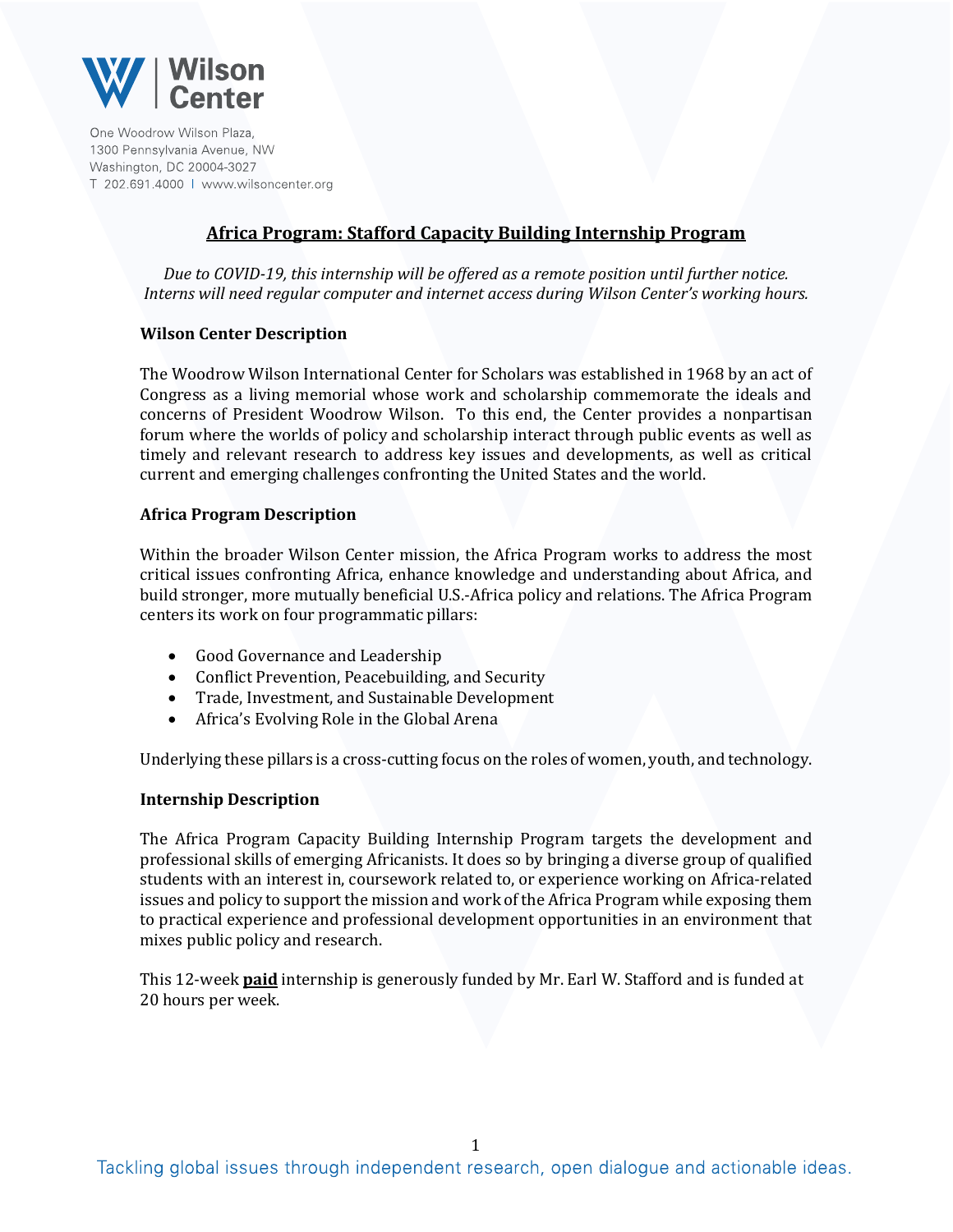

One Woodrow Wilson Plaza. 1300 Pennsylvania Avenue, NW Washington, DC 20004-3027 T 202.691.4000 | www.wilsoncenter.org

> Interns will work directly with the Africa Program staff for **20 hours per week** and assist with all aspects of the Africa program's day-to-day operations and programming. Duties will include but are not limited to:

## **Administrative and Logistical Support**:

- Helping Africa Program staff with the preparations for public and private events, including drafting event materials such as event invitations, speaker talking points, event agendas, assembling participant folders and handouts, compiling publications, and preparing tent cards and name tags. Interns will also assist with logistical support for events including event set-up, guest check-in, and note-taking.
- Researching and identifying speakers and other subject matter experts for Africa Program events and activities, and locating, drafting, and compiling speaker bios and contact information.
- Writing event and meeting summaries for the Africa Program website.
- Updating and maintaining the African Program contact database.
- Drafting various Wilson Center quarterly reports.

#### **Research and Writing Support**:

- Providing background research and producing memos on a variety of topics and issues related to Africa and to U.S.-Africa relations in support of Program-related presentations, publications, meetings, and media interviews.
- Copy-editing and proofing documents including reports, blogs (for the Africa Program's blog, Africa Up Close), event and meeting summaries, presentations, etc.

#### **Social Media and Communications Support:**

- Drafting posts to promote events and publications on the Africa Program social media accounts on Twitter and Facebook.
- Conducting web and social media analytics using Google Analytics, social media analytics and tracking tools, and tracking the Program's media coverage.
- Assisting with formatting, configuring, and proofing email campaigns to the Africa Program's mailing list.
- Assisting with formatting of Africa Program publications using established InDesign templates.

**Written Intern Deliverables**: As part of their professional growth experience, each intern will also be required to:

- Prepare a PowerPoint presentation on an Africa-related topic of their choice for delivery to an internal Wilson Center audience.
- Attend at least three Africa-focused events in the Washington area.
- Prepare a one-page evaluation on the impact of their internship experience.
- Produce a resume-ready section capturing their internship experience for review and discussion with the Program Director at the conclusion of their internship.
- Interns also have the option of writing a blog on an Africa-related topic for publication on Africa Up Close.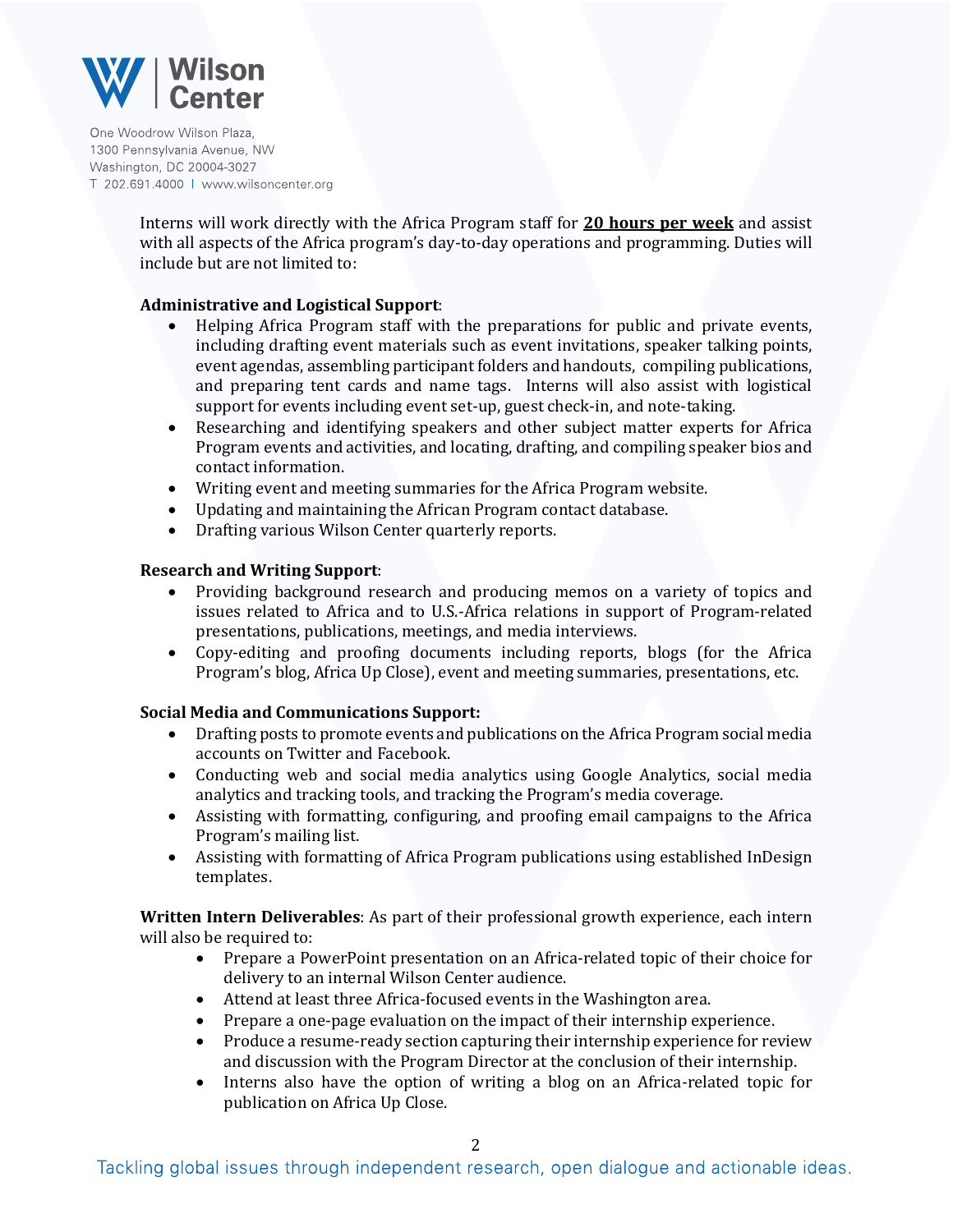

One Woodrow Wilson Plaza. 1300 Pennsylvania Avenue, NW Washington, DC 20004-3027 T 202.691.4000 | www.wilsoncenter.org

> The Wilson Center comprises 14 programs thus offering many opportunities for professional growth in a number of different areas. Internships also provide opportunities to attend events within the Wilson Center and around Washington. All interns also receive access to the Wilson Center's substantial research resources.

**Eligibility Requirements:** Successful candidates should have:

- An academic background in Africa and Africa-related issues. Other experience related to Africa would be a plus.
- Strong administrative, organizational, and research skills.
- Excellent writing skills. Copyediting and proofreading experience is a plus.
- Teamwork, attention to detail, initiative, good problem-solving skills, and an enthusiastic and responsible approach to unsupervised work.
- Ability to multi-task and adapt to changing tasks and schedules is desirable.
- Software skills including Adobe Creative Suite (particularly Adobe InDesign and Lightroom), WordPress, Drupal, Google Analytics, Microsoft Outlook, Excel, Word, PowerPoint, and social media platforms like Facebook and Twitter are desirable.
- Media production skills, including photography; photo, video, and audio editing; or graphic or page design are a plus.
- Students who are currently enrolled in B.A. and M.A. programs are eligible to apply. However, preference will be given to students enrolled in B.A. programs.

**Availability:** Interns must be available to work a total of **20 hours per week**. Interns must be available to be in the office\* (*this internship will be a remote position until further notice)*  at **least three days per week**, and this should include **at least 4 hours on Tuesday mornings**. Preference will be given to interns who are able to work within the **Wilson Center operating hours of 9:00am and 5:30pm Eastern Time, Monday through Thursday**. Applicants who are unable to work within the Wilson Center's operational hours will not be considered.

**Please Note:** International students studying in the U.S. are eligible, but they must hold a valid F-1 or J-1 visa and appropriate work authorization. All international students must obtain written permission from their Designated School Official or Responsible Officer for visas at their university stating that they are in valid immigration status and eligible to do an internship at the Center.

The Center is **NOT** able to sponsor visas for interns. If you are an international student not already studying in the U.S. on an F-1 or J-1 visa, then you have to go through a university exchange program or an outside organization (internship placement agency) that will sponsor your visa. You **MUST** have the appropriate visa to apply for this internship.

The Wilson Center is an equal opportunity employer and follows equal opportunity employment guidelines in the selection of its interns.